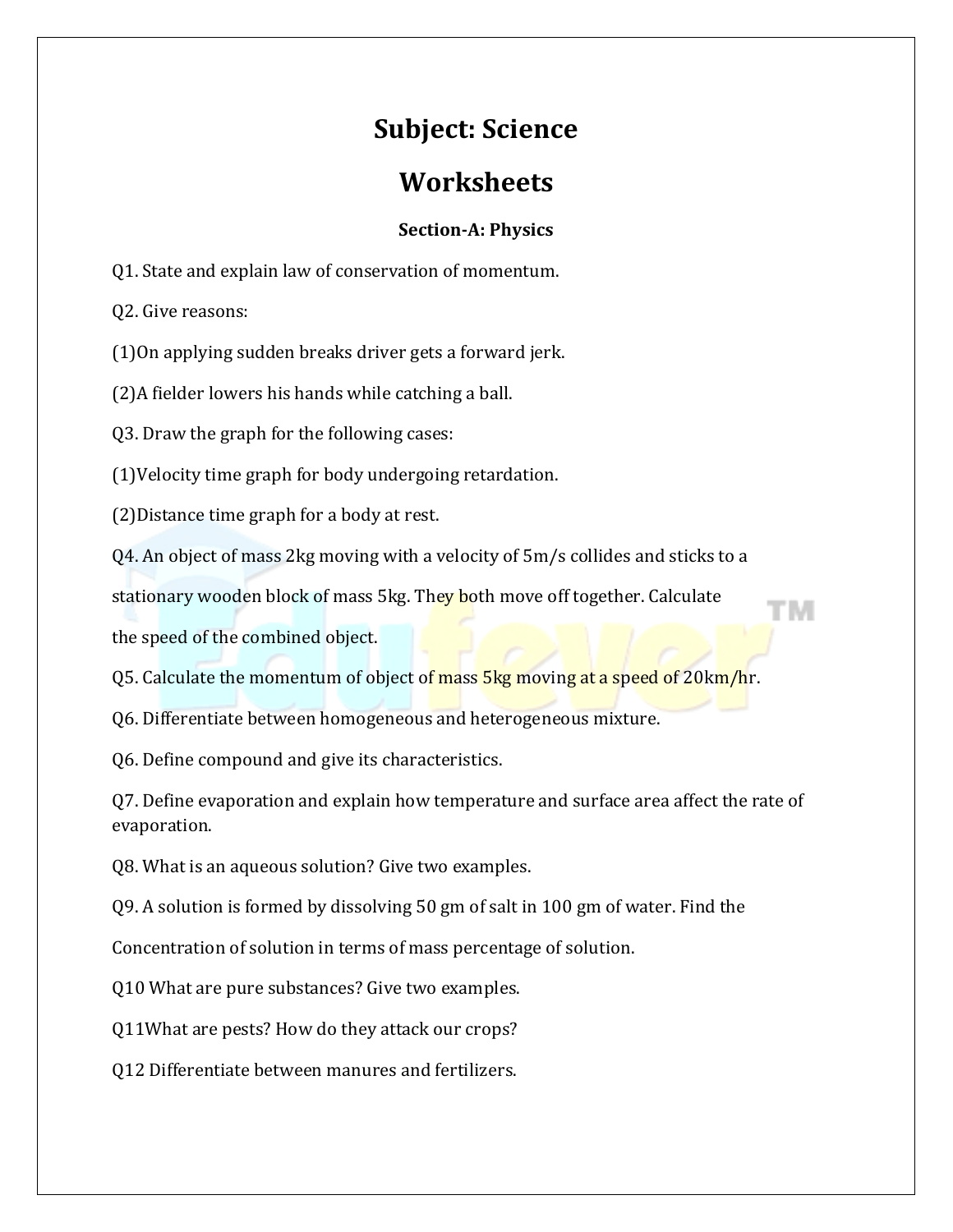Q13 Write a short note on composite fish culture.

Q14 Name two indigenous and two exotic breeds of cow.

Q15 How can you say that an animal in zoo has fallen sick?

#### **Section – B: Biology**

Chapters - Biological Diversity, Health & Diseases, Our Environment (Biogeochemical Cycles, Greenhouse Effect) :

1. What is evolution? How is algae different from fungi? Draw diagram of any one member of Protista.

2. How are Pteridophytes different from Bryophytes? Write any four differences between angiosperms and gymnosperms.

3. Write the differences (any four) between the following groups

a) poriferans and coelenterates b) molluscs and arthropods

c) flatworms and roundworms d) aves and mammals

4. Explain the different means by which infectious diseases spread in the environment? List the preventive measures of such diseases.

5. Justify giving reasons why it is difficult to make antiviral medicines than antibacterial medicines.

6. Explain the different processes involved in oxygen and water cycle operating in nature.

7. Represent schematically the carbon cycle and nitrogen cycle operating in the biosphere. How is greenhouse effect caused?

8. Value Based Question :

Government officials often go from one house to another every year and request people to

take their infants to the Pulse Polio booths to administer polio drops to them. However in a

particular area few infants were not taken for polio drops.

Answer the following questions;

a) Why does the government take active part in administering polio drops to infants?

b) What values are being ignored by people who do not take their infants to the Pulse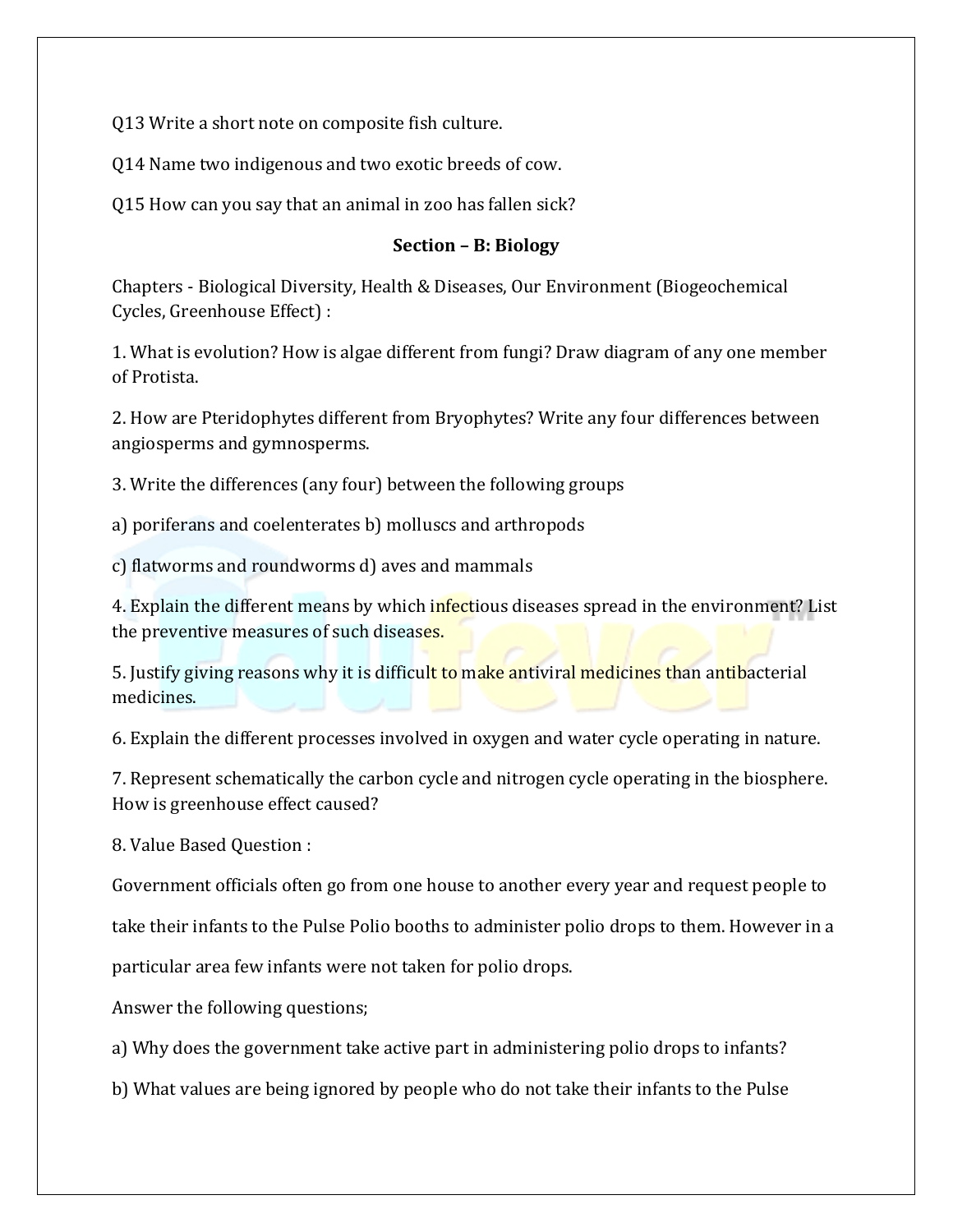Polio booths?

c) Government officials go from house to house for promoting polio drops vaccination. Besides doing their office duty, which values are promoted through their actions?

### **Section-C: Chemistry**

1. What are polyatomic ions? Give examples.

2. a) Calculate the formula unit mass of Na2CO3.10H2O and K2CO3.

b) Calculate the molecular mass of C2H5OH and H2SO4

3. What is the mass of

a) 0.2 mole of oxygen atoms?

b) 10 mol of Na2SO3

c) 1.5 mol of Na+

ions.

d) 4 mol of Aluminum atoms (atomic mass of  $Al = 27$ )

4. What are isotopes ? Give one example.

5. The atomic number of Al and Cl are 13 and 17 respectively. What will be the number of electrons in Al3+ and Cl- ?

TW.

6. Write the conclusions and shortcomings of Rutherford's model of an atom.

7. VALUE BASED QUESTION:

Rutherford's atomic model was a reasonably good model of structure of atom based on the

famous particle scattering experiment. However it was modified by Neil Bhor and later on by

others. The resulting improvements in the understanding of atomic structure have

contributed to further scientific advancement. There are many examples in scientific field

when original contributors happily accept modifications in their ideas.

Answer the following questions based on the above information: